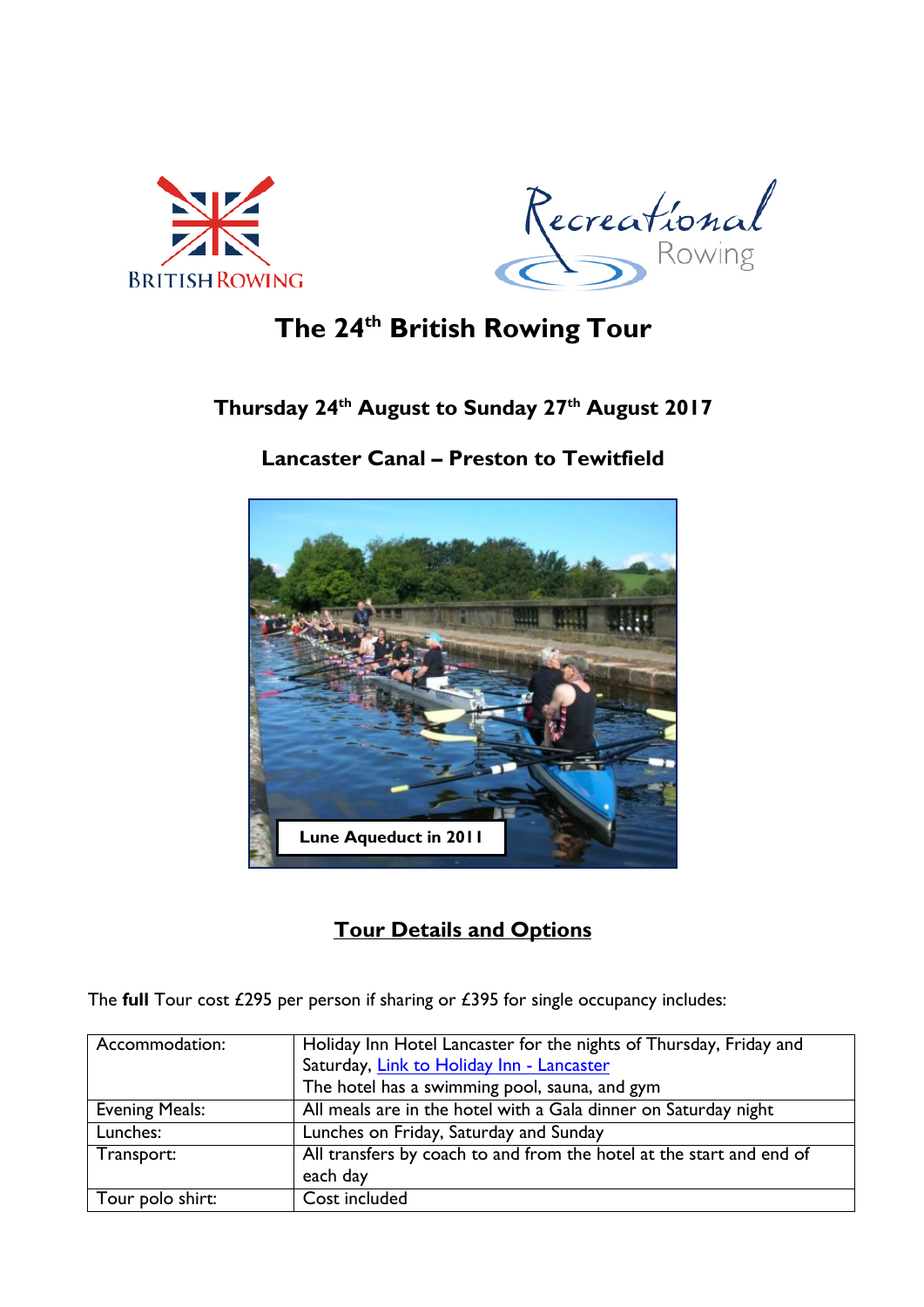To accommodate both **full** Tour participants and **day** visitors, a number of options are being offered:

| <b>Option</b>                         | <b>Cost Per Person</b>                                          |
|---------------------------------------|-----------------------------------------------------------------|
| Hire of seat (subject to              | $£10$ per day if booked in for the full tour                    |
| availability)                         |                                                                 |
| Day rows for those providing          | £10 / seat / day including coxes (rate excludes coach transfers |
| their own boat                        | and boat transport and polo shirt but includes lunches)         |
| Buffet evening meal on                | £20 per person (drinks not included)                            |
| Thursday 24 <sup>th</sup> Aug         |                                                                 |
| Dinner on Friday 25 <sup>th</sup> Aug | £23.50 per person (drinks not included)                         |
| Gala dinner on Saturday               | £27.50 per person (drinks not included)                         |
| $26th$ Aug                            |                                                                 |
| Extra tour polo shirt                 | $£15$ each                                                      |

#### **Cancellation Policy:**

The Lancaster Canal is not subject to flooding. In the event adverse weather conditions which affect the running of the tour we will mitigate the impact by arranging other activities as best we can. We regret we will not be able to offer a refund of payments made in the event of restricted rowing. We suggest that participants consider taking out their own cancellation insurance.



# Closing date for applications: 20<sup>th</sup> April 2017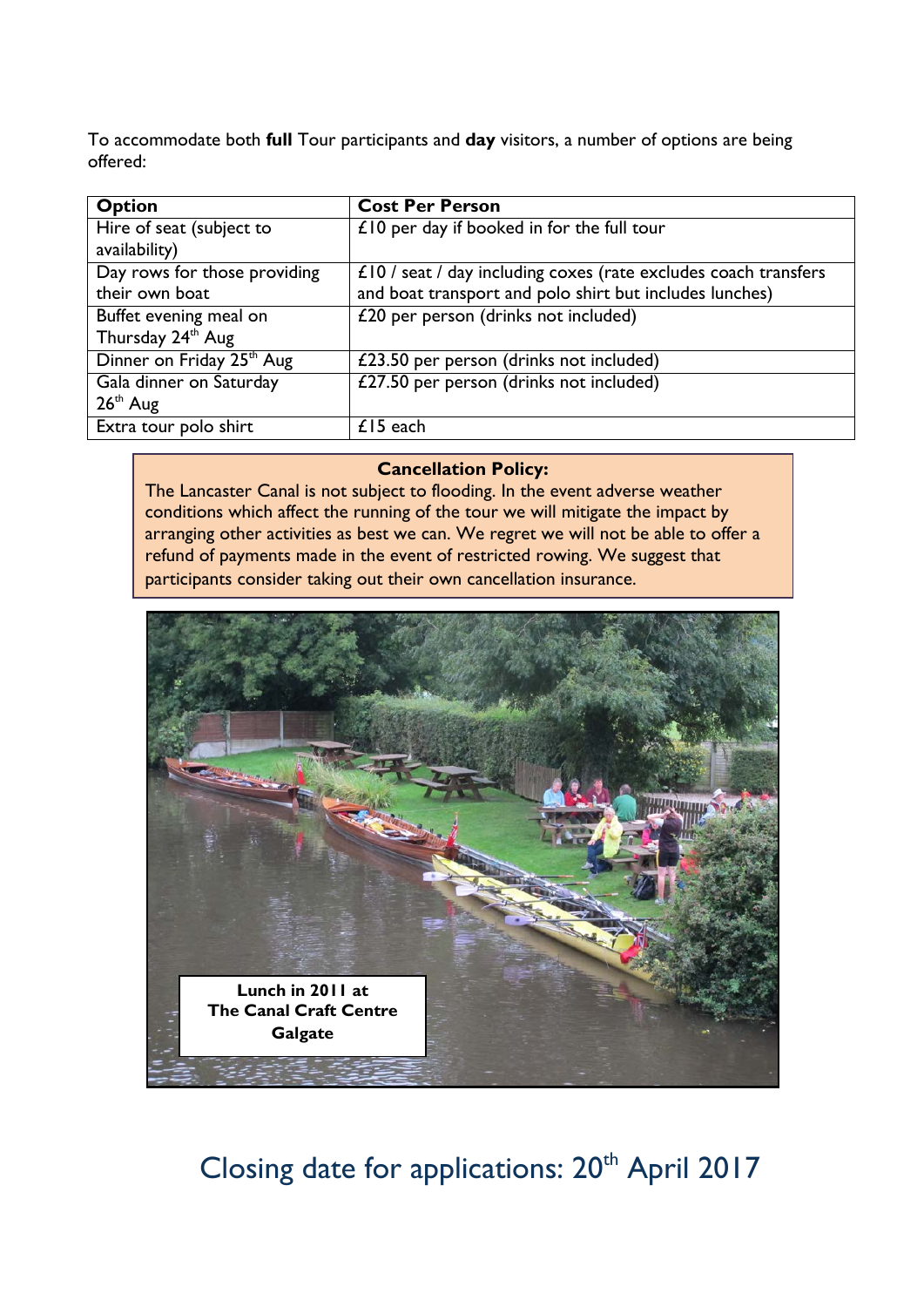

 **BOOKING FORM - BR TOUR 2017**



Please register me for the tour

# Full Tour Participation

### Room requirement:

| <b>Twin</b>                                                                      |  | <b>Double</b> | <b>Single</b> |  |
|----------------------------------------------------------------------------------|--|---------------|---------------|--|
| Name of person with whom you will be sharing                                     |  |               |               |  |
| Will this person be rowing/coxing?                                               |  |               | Yes / No      |  |
| If no, would your partner be interested in details<br>of the Partners Programme? |  |               | Yes / No      |  |

NB You will be responsible for paying the hotel on checking out for any extras incurred

### About you and your crew:

| Are you attending as a member of a club group?                              | Yes / No                          |  |  |  |
|-----------------------------------------------------------------------------|-----------------------------------|--|--|--|
| If yes, please state club name                                              |                                   |  |  |  |
| If known, please provide the following details of the captain of your boat: |                                   |  |  |  |
|                                                                             |                                   |  |  |  |
| Is the club providing you with a seat in a boat?                            | Yes / No                          |  |  |  |
| If no, do you wish us to organise a seat for you?                           | Yes / No* (Hire rate £10 per day) |  |  |  |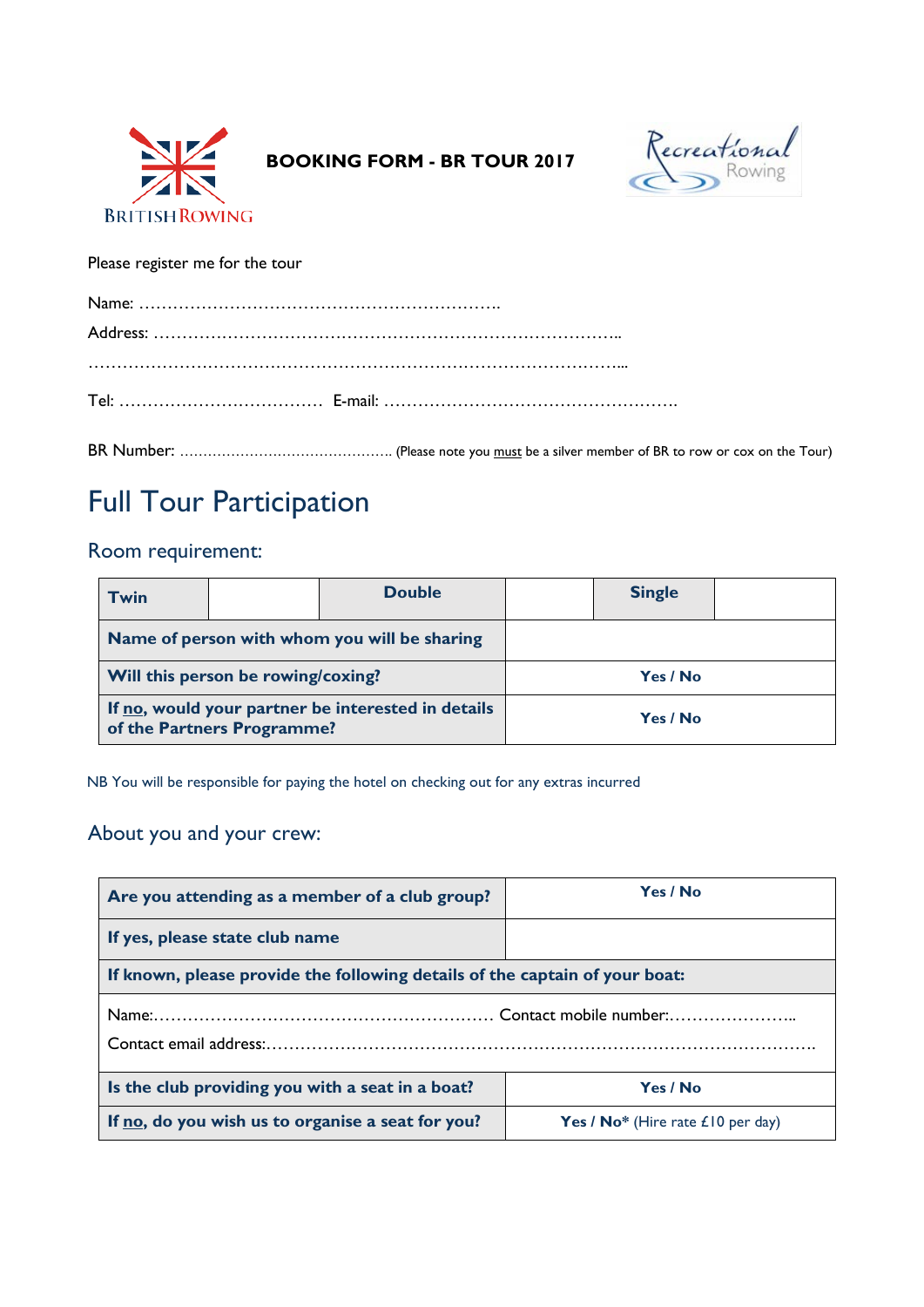#### About the boat (Please circle items that apply)

| <b>What sort of boat will be used?</b> (please circle)<br>Please note that the canal bridges are narrow so the tour would<br>not be suitable for sweep oar fine boats. |          | $1x$ $2x$ $2x+4x+4x-$ |             |
|------------------------------------------------------------------------------------------------------------------------------------------------------------------------|----------|-----------------------|-------------|
| What is the design of the boat? (please circle)                                                                                                                        |          | Coastal               | <b>Fine</b> |
| Will there be any spare seats for hiring out in your boat?                                                                                                             |          | Yes / No              |             |
| Will your club be prepared to collect boats from another<br>club en route?                                                                                             | Yes / No |                       |             |

### Day Participation - (No accommodation required. Please circle items that apply)

|                   | Day participation<br>only | Will you be part of a crew<br>providing your own boat? | <b>Evening</b><br>meal only |
|-------------------|---------------------------|--------------------------------------------------------|-----------------------------|
| <b>Thursday</b>   | N/A                       | N/A                                                    | £20                         |
| <b>Friday</b>     | £ <sub>10</sub>           | Yes / No                                               | £23.50                      |
| <b>Saturday</b>   | £ <sub>10</sub>           | Yes / No                                               | £27.50                      |
| <b>Sunday</b>     | £ <sub>10</sub>           | Yes / No                                               | N/A                         |
| <b>Polo Shirt</b> | £ <sub>15</sub>           | N/A                                                    | N/A                         |

If you are part of a crew with day participation only – i.e. none requiring accommodation please supply contact details for the captain of your boat.

| What sort of boat will be used?        | $\vert x \vert 2x \vert 2x + 4x + 4x$ |         |             |
|----------------------------------------|---------------------------------------|---------|-------------|
| <b>What is the design of the boat?</b> | <b>Stable</b>                         | Coastal | <b>Fine</b> |

**Unless day rowers are being provided with seats by the tour organisers, crews will be responsible for all their own transport arrangements including their boats.**

# Polo Shirt Requirement (including day rowers)

Number required in each size:

| <b>Small</b> | $(35" - 37")$                             | <b>X</b> Large                              | $(44" - 46")$ |  |
|--------------|-------------------------------------------|---------------------------------------------|---------------|--|
|              | <b>Medium</b> $(38^{\circ} - 40^{\circ})$ | <b>XX Large</b> $(47^{\circ} - 49^{\circ})$ |               |  |
| Large        | $(41" - 43")$                             |                                             |               |  |